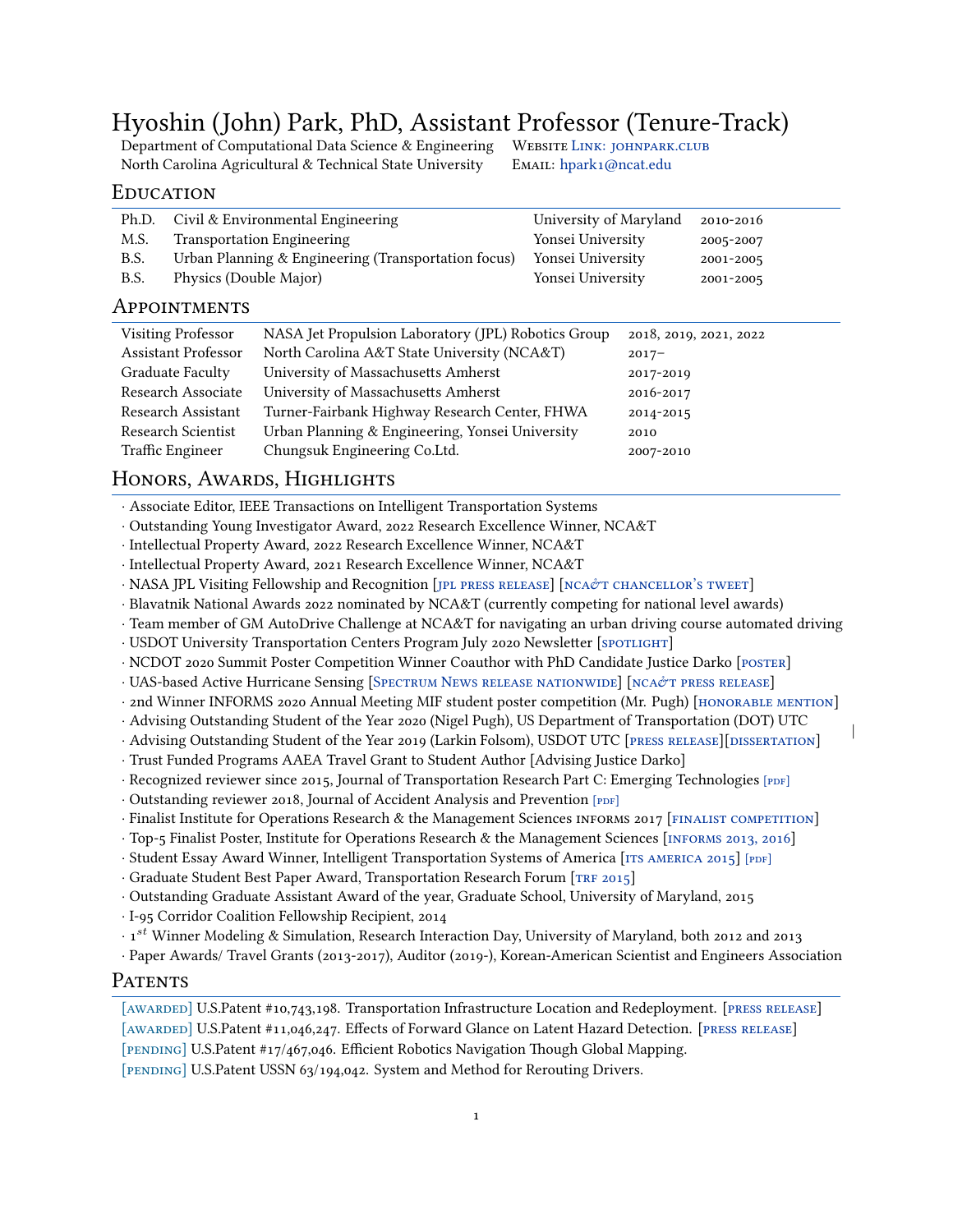## EXTERNAL GRANTS/FELLOWSHIPS  $(24 \text{ FUNDED}) + (9 \text{ PENDING}) + (4 \text{ WORKING})$

- *·* Total **\$3.5M** as a co-PI or co-I ( **\$1.5M** as a PI) +
- *·* Total **\$41.5M** added as a personnel after grant funded **\$3M** NSF NRT + **\$7.5M** Tier-1 UTC + **\$31M** NSF ERC
	- 1. [single pi 100%] National Science Foundation (**NSF**) CISE:IIS:RI, "IMPACT: Information-theoretic Multiagent Paths for Anticipatory Control of Tasks", \$240,000, 10/2019 - 9/2022 (no cost extention is expected to 2023). ([pRess Release](https://ncatresearch.org/2019/10/17/information-gained-at-ground-level/?fbclid=IwAR2tiy4XBIQSGZ4-WmO3nxPUuVtcflpCplf-SJCQDf35PWi6fo3Epv0B18Q), [awaRd #1910397](https://www.nsf.gov/awardsearch/showAward?AWD_ID=1910397&HistoricalAwards=false))
	- 2. [co-pi 30%] **NSF**, 'Advancing STEM Education Through Transportation Studies (ASETT)", \$200,000, 9/2021 8/2023, PI: Maranda McBride, co-PI: Venktesh Pandey.([pRess Release](https://www.yesweekly.com/education/n-c-a-t-awarded-200k-nsf-grant-to-establish-digital-badge-program-advance-stem/article_55af18f0-279b-11ec-b07b-0762d082ff94.html?utm_medium=social&utm_source=facebook&utm_campaign=user-share&fbclid=IwAR3MP0skZXV8ZY91ZhFNyXqnTBWdCyQ6Lgd2karLyTcdIQN_Hpb7d0AAdm4), [awaRd #2106989](https://www.nsf.gov/awardsearch/showAward?AWD_ID=2106989&HistoricalAwards=false))
	- 3. [SenioR PeRsonnel] **NSF**, 'NRT: Improving strategies for hunger relief and food security using computational data science", \$2,999,999, 9/2017 - 8/2022, PI: L. Davis (NCA&T), co-PIs: A. Esterline, S. Jiang, K. Jefferson-Moore,S. Kim. added as a personnel after grant was funded. (WEBSITE, PRESS RELEASE)
	- 4. [SenioR PeRsonnel] **NSF**, 'ERC: Engineering Research center for Revolutionizing Metallic Biomaterials'. PI: J. Sankar (NCA&T), co-PIs: D. Pai, S. Yarmolenko, S. Desai, D. Kumar, R. Mohan, Z. Xu,. Banerjee et al, \$31,000,000, 8/2008- 9/2018. added as a personnel after grant was funded.
	- 5. [co-i 70%] "Spatiotemporal Entropy to Guide Targeted Meteorological Observations", NASA Jet Propulsion Laboratory (**JPL**), California Institute of Technology (CalTech), PI: Derek Posselt, coPIs: Hui Su (JPL), Masahiro Ono (JPL), 1/2021 – 12/2021. \$50,000
	- 6. [pi 100%] "Cost/Benefit Analysis of Drivewyze Alerts in North Carolina", **NCDOT** through Eastern Transportation Coalition – VPP 2, \$10,000, 4/2022 – 9/2022.
	- 7. [co-pi 27%] "Deep Learning Software for Traffic State Prediction", North Carolina Department of Transportation (**NCDOT**) through NC Transportation Center of Excellence (CoE) on Mobility and Congestion, \$330,365, PI: Sambit Bhattacharya (FSU), co-PIs: Murat Adivar (FSU), Ali Hajbabaie (NCSU), Noel Greis (NCSU), George List (NCSU), 8/2020 - 7/2022.
	- 8. [co-pi 28%] "Transit and Maas Role in Improving Economic and Healthcare Access for Underserved Populations", **NCDOT** through NC Transportation CoE on Mobility and Congestion, \$320,311, PI: Kai Monast (FSU), co-PIs: Murat Adivar (NCSU), Noreen McDonald (UNC-Chapel Hill), Burcu Adivar (FSU), 8/2020 - 7/2022.
	- 9. [single pi 100%] "IDEANETT: Intelligent Data Exploration & Analysis for New & Existing Transportation Technology", **NCDOT** through NC Transportation CoE in Advanced Technology Safety and Policy, \$150,000, 1/2020 - 12/2022.
	- 10. [lead pi 100%] "VRU-TOP: Vulnerable Road User demand-responsive Transit Optimization with healthcare Privatization', United States Department of Transportation (**USDOT**) through Center For Advanced Transportation Mobility, non-payed co-PI: Kai Monast (NCSU), \$145,614 (50% cost share included), 2/2020 – 7/2021.
	- 11. [co-pi 20%] "Developing a Plan for Using Unmanned Aerial Vehicles for Traffic Operations Applications in Virginia", Virginia Department of Transportation (**VDOT**), PI Andy Alden (VTTI), \$249,903, 8/2019 – 5/2021
	- 12. [co-i 70%] "UAS-based Active Hurricane Sensing with Information-theoretic Path Planning", NASA **JPL**, Cal-Tech, PI: Masahiro Ono (JPL), coPIs: Hui Su (JPL), 1/2020 – 9/2020. \$50,000.
	- 13. [co-i 70%] "Information-theoretic Route Planning for a Heli-rover Team". NASA **JPL**, CalTech, PI: Masahiro Ono (JPL), coPIs: Kyon Otsu (JPL), Ali Agah (JPL), \$50,000, 2/2019 – 9/2019.
	- 14. [pi 100%] "Advanced Traffic Analysis of Aerial Video Data", **NCDOT** through Technical Assistance Program, co-PI: Sun Yi (NCA&T), \$7,000, 3/2019 – 7/2019.
	- 15. [lead pi 100%] "DRONETIM: Dynamic Routing of Unmanned-aerial and Emergency Team Incident Management", **USDOT** through Center For Advanced Transportation Mobility, co-PI: Sun Yi (NCA&T), Andy Alden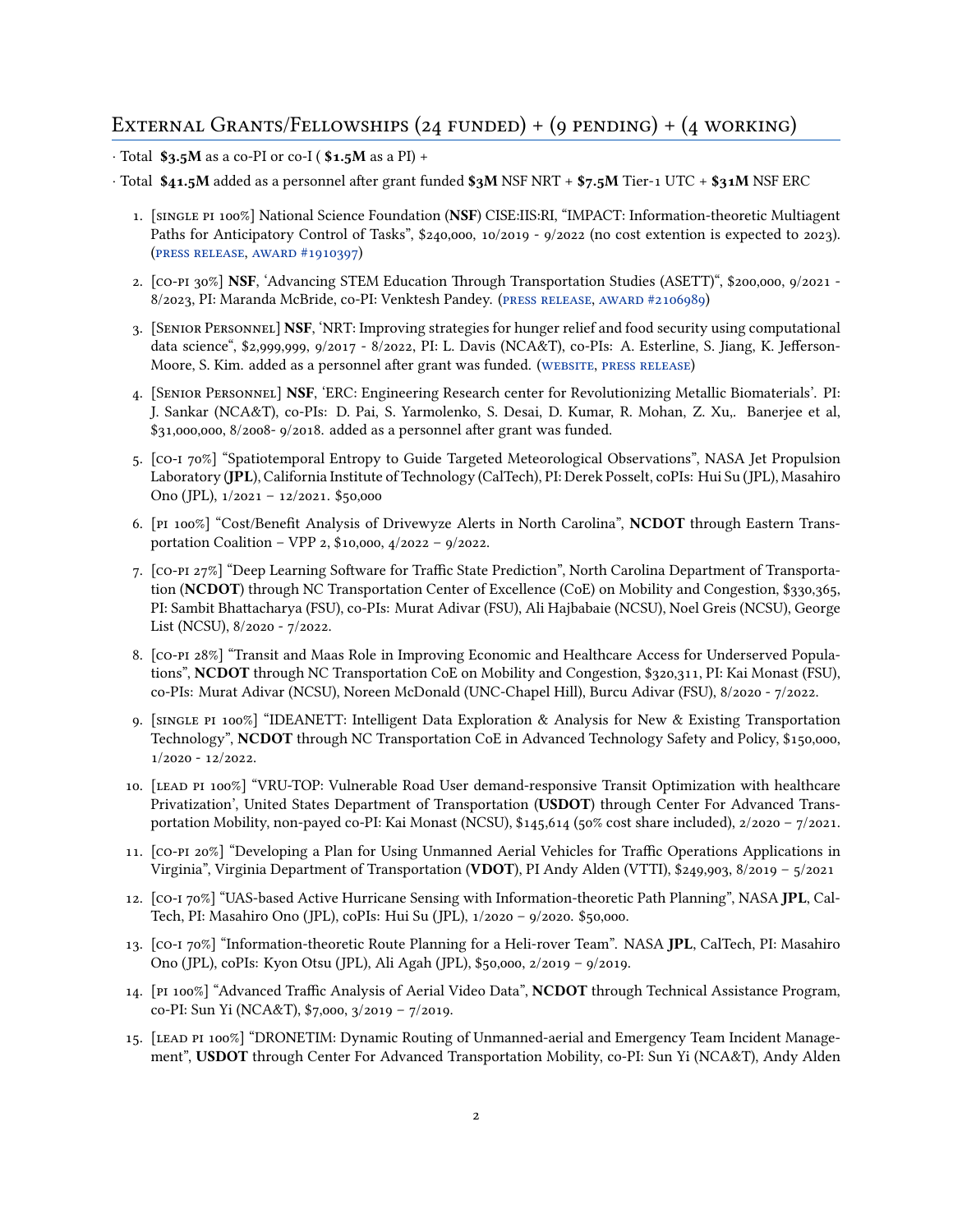(VTTI), \$149,685 (50% cost share included), 2/2019 – 8/2020.

- 16. [lead pi 90%] "VRU-POD: VRU-Personalized, Optimum, and Dynamic Routing", **USDOT** through Center For Advanced Transportation Mobility, co-PIs: Sun Yi (NCA&T), Yeonho Seong (NCA&T), Justin Owens (VTTI), Andrew Miller (VTTI), \$118,161 (50% cost share included), 2/2019 – 1/2020.
- 17. [lead pi 40%] "Multi-agent Reinforcement Learning-based Pedestrian Dynamics Models for Emergency Evacuation", **USDOT** through Center For Advanced Transportation Mobility, co-PIs: Dahai Liu (ERAU), Sirish Namilae (ERAU), \$196,830 (50% cost share included), 5/2019 – 4/2021.
- 18. [co-pi 15%] "Roadside Truck Placard Readers for Advanced Notice and Response at Safety-Critical Facilities", **VDOT**, PI Andy Alden (VTTI), \$63,966, 11/2018 – 6/2019 (Phase I)
- 19. [single pi 100%] Travelers' Rationality in Anticipatory Online Emergency Response, **USDOT** through Center For Advanced Transportation Mobility, \$75,000 (50% cost share included), 2/2018 – 6/2019.
- 20. (Visiting Faculty)"Sequential Information Gain Integration into Multiagent Routing", NASA **JPL**, California Institute of Technology (CalTech), PI: Hui (Su), \$65,000 Direct cost (\$40,000 Direct cost for NCA&T Park), 5/2022 – 8/2022
- 21. (Visiting Faculty)"Multiagent Information Theoretic Vehicle Routing", NASA **JPL**, CalTech, PI: Ono (JPL), \$65,000 Direct cost (\$40,000 Direct cost for NCA&T Park), 5/2021 – 8/2021
- 22. (Visiting Faculty)"Information Theoretic Vehicle Routing for Ground and Aerial Vehicle", NASA **JPL**, Cal-Tech, PI: Ono (JPL), \$65,000 Direct cost (\$40,000 Direct cost for NCA&T Park), 5/2019 – 8/2019 [\(pRess Release](https://www.jpl.nasa.gov/edu/news/2019/10/23/mars-rovers-and-navigation-tech-collide-in-nasa-jpl-education-program/?fbclid=IwAR2MwOCmkW8ACcqkYfpFYTquUaKUpq9ulDr_VrSb94rC69IDUsZ918cI45w))
- 23. (Visiting Faculty)"Information Theoretic Vehicle Routing", NASA **JPL**, CalTech, PI: Ono (JPL), \$65,000 Direct cost (\$40,000 Direct cost for NCA&T Park), 5/2018 – 8/2018
- 24. [single pi 100%] NASA **JPL** Seven Graduate Research Internships totaling \$120,000 (Direct cost). 05/2018 08/2022, with AI Group Supervisor Dr. Chien, for Jordanne Davenport (Fall 2020, Spring 2021, Summer 2021), Robotics Group Supervisor Dr. Ono, for Larkin Folsom (Summer 2018), Robotics Group Dr. Choi for Nigel Pugh (Summer 2019), Atmospheric Group Dr. Su for Dedrick Barkley (Spring 2022, Summer 2022).
- 25. [single pi 100%] Blavatnik National Awards 2022 nominated by NCA&T (currently competing for national level awards), \$250,000, 9/2022 – 8/2025 (pending).
- 26. [SenioR PeRsonnel] **NSF National AI Institute**: Modernizing Infrastructure Decision Making (MIND), Lead PI Mani Venkatasubramanian (WSU), Senior Personnels Hani Mahmassani (Northwestern), John-Paul Clarke (UTAustin), Allison Reilly (UMD), Virginia Smith (CMU), Branko Kerkez (UMichigan), Hamsa Balakrishnan (MIT) et al, estimated \$20,000,000, 9/2023 – 8/2028 (pending).
- 27. [PI] **UNC-CH & NCA&T Looking Forward**: Data-Driven Decision Making for Improving Health Outcomes within the Food Insecure Population in North Carolina, PIs Hyoshin Park (NCA&T), Noreen McDonald (UNC-Chapel Hill), Co-PIs: Kai Monast (ITRE), Venktesh Pandey (NCA&T) \$200,000 (without overhead), 3/2023 – 2/2025 (pending).
- 28. [co-pi 30%] National Science Foundation, Excellence in Research–Modeling Transportation Choices Under the Presence of Real-time Information Using Simulated-based Virtual Experiments, \$500,000, PI: Venkesh Pendley (NCA&T), 9/2022 – 8/2025 (pending).
- 29. [single pi 100%] Amazon Visiting Academics, Active Sensing and Learning for Aerial and Ground Vehicle Multiagent Routing (pending).
- 30. [co-pi 100%] "MBUF", **NCDOT** through Technical Assistance Program, PI: Venkesh Pendley (NCA&T), \$TBD,  $6/2022 - 12/2022$ .
- 31. [pi 100%] "Trip Planner", **NCDOT** through Technical Assistance Program, co-PI: Venkesh Pendley (NCA&T),  $$TBD, 6/2022 - 12/2022.$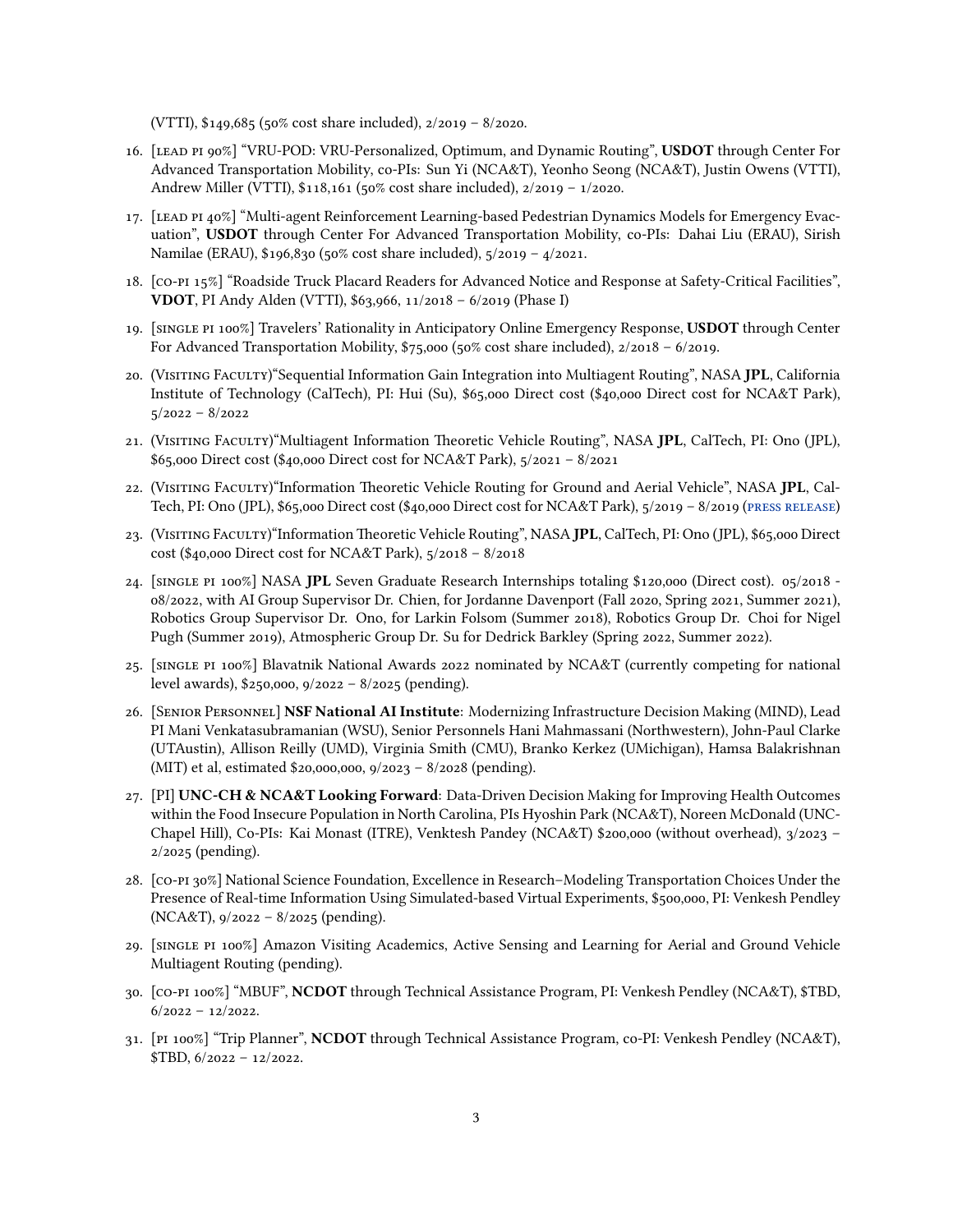## INVESTIGATOR / STUDENT ASSISTANT BEFORE NCA&T IN FALL 2017

- 1. Park, H. (**Postdoctoral, Control Team Leader**), PI Benakiva, Sustainable Travel Incentives with Prediction, Optimization and Personalization (TRIPOD) with MIT ITS Lab, USDOE ARPA-E Traveler Response Architecture using Novel Signaling for Network Efficiency in Transportation (TRANSNET), 2/2016 – 9/2018, \$3,990,128.
- 2. Park, H. (**Investigator**), PI Knodler, Using the New SHRP2 Naturalistic Driving Study Safety Databases to Examine Safety Concerns for Older Driver, 1/2017 - 6/2018, \$150,000.
- 3. Park, H. (**Postdoctoral, University Transportation Center Fellow**), PI Dawn, SAFEty Research using SIMulation (SAFER-SIM), Impact of Secondary Tasks on Hazard Detection.
- 4. Student, Maryland National Transportation Center Fellow, PI Haghani, Emergency Resource Allocation: Stochastic deployment of emergency vehicles considering sequence of incidents, NTC2016-SU-R-09 [HTML], 2015.
- 5. Student Research Assistant, PI Haghani, Federal Highway Administration (FHWA) safety research program, 2014-2015. - Manage Highway Safety Information System for 9 States in Unites States [\[html\]](http://www.hsisinfo.org/index.cfm).
- 6. Student Research Assistant, Validation of Probe Vehicle Data on Freeway and Arterial Corridors of 10 States, I-95 Corridor Coalition, 2012-2015. [PDF], Benefits of incident management, Maryland SHA [HTML], 2010-2012.

## INTERNAL FUNDING AT NCA&T

- 1. [100%] Seed Grant, Center of Excellence in Entrepreneurship and Innovation, NCA&T, \$6,000
- 2. [100%] Nigel Pugh, Chancellor's Distinguished scholarship, Department of Education Title III Program, Tuition remission, Stipend \$30,000 yearly, 2018-2022
- 3. [100%] Shaun Little, Chancellor's Distinguished scholarship, Department of Education Title III Program, Tuition remission, Stipend \$30,000 yearly, 2019-2023
- 4. [100%] Jordanne Davenport, Chancellor's Distinguished scholarship, Department of Education Title III Program, Tuition remission, Stipend \$30,000 yearly, 2020-2024
- 5. [100%] Dedrick Barkley, Chancellor's Distinguished scholarship, Department of Education Title III Program, Tuition remission, Stipend \$30,000 yearly, 2021-2025
- 6. [100%] 6 students Graduate Research Assistantships, Graduate Colleges, NCA&T, \$300,000 (tuition and stipend), 2017-2021
- 7. [100%] Start-up Equipment Fund, College of Engineering, NCA&T, \$25,000 (equipment), \$60,000 (faculty and student support), 2017-2019

## PEER REVIEWED 90 PUBLICATIONS

#### **Refereed Journals and Book Chapters (21 published) + (1 revisions) + (2 under review)**

- 1. Y. Yupeng, Y. Jiahao and L. Dahai and L. Sang-A and N. Sirish and I. Sabique-UI and G. Huaxing and **H. Park**, Multi-agent collaboration for emergency evacuation using reinforcement learning for transportation systems. *IEEE Journal on Miniaturization for Air and Space Systems*. (*Revision*)
- 2. J. Darko, L. Folsom, N. Pugh, **H. Park**, K. Shirzad, J. Owens, A. Miller, 2022. Adaptive Personalized Routing for Vulnerable Road Users, *IET Intelligent Transport Systems*. In advance Publication. [DOI]
- 3. J. Darko, **H. Park**, Multimodal Trip Planning for Vulnerable Road Users Considering Risk-Preference. *IEEE T-ITS*. (*Under review*)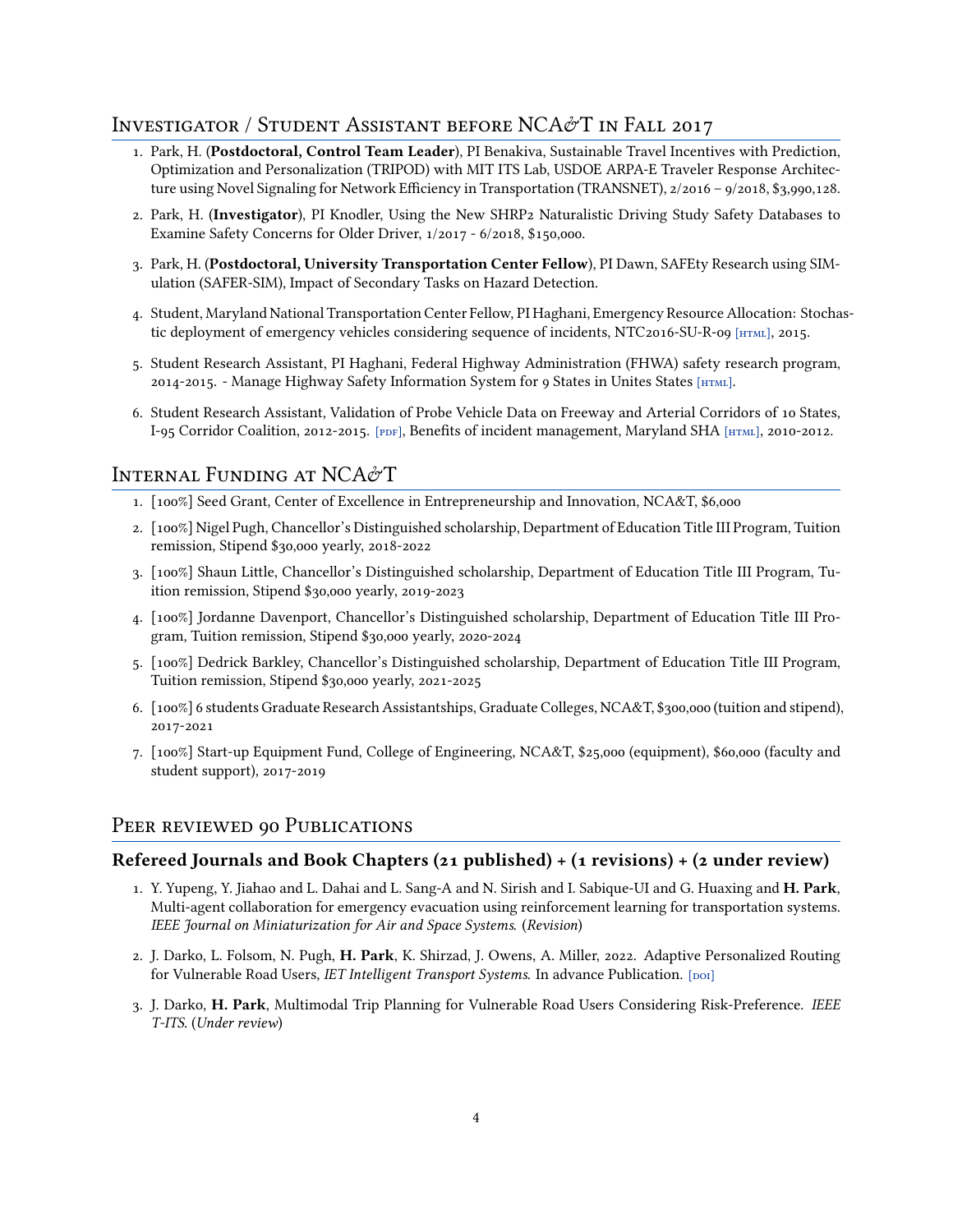- 4. J. Darko, **H. Park**, DROMETIM: Dynamic Routing Of uNmanned-aerial and Emergency Team Incident Management. *Transportation Research Part B: Methodological*. (*Under review*)
- 5. L. Folsom, **H. Park**, V. Pandley. 2022. Dynamic Mixed Information Strategy for Heterogeneous Network Users and System Optimal Design. *Frontiers in Future Transportation* . 3:851069. [DOI]
- 6. J. Darko, L. Folsom, **H. Park**, M. Minamide, M. Ono, H. Su, 2022. UAS- based active hurricane sensing with information-theoretic path planning. *Earth and Space Science*, 9, e2020EA001498. [DOI] [PDF]
- 7. L. Folsom, M. Ono, K. Otsu, **H. Park**, 2021. Scalable Information-Theoretic Path Planning for a Rover-Helicopter Team in Uncertain Environments, *International Journal of Advanced Robotic Systems (IF 1.5)* 18 (2), 1-18. [DOI]
- 8. N. Pugh, **H. Park**, P. Derjany, S. Namalie, D. Liu. 2021. Deep adaptive learning for safe and efficient navigation of pedestrian dynamics. *IET Intelligent Transport Systems (IF 2.5)*, 15 (4), 538-548. [DOI]
- 9. N. Pugh, **H. Park**, 2021. High-Order Markov Model for Prediction of Secondary Crash Likelihood considering Incident Duration, Cogent Engineering,  $8(1)$ . Taylor & Francis [poi]
- 10. **H. Park**, N. Pugh, J. Darko, L. Folsom, S. Samuel, 2020. Explicit Forward Glance Duration Hidden Markov Model for Inference of Spillover Detection. In: Stanton N. (eds) Advances in Human Factors of Transportation. AHFE 2019. Advances in Intelligent Systems and Computing, vol 964. Springer, Cham.
- 11. X. Yu, S. Gao, X. Hu, **H. Park**, 2019. A Markov Decision Process Approach to Vacant Taxi Routing with E-hailing. *Transportation Research Part B: Methodological (IMPACT FACTOR (IF) 5.6), 121, 114-134.* [DOI] [PDF]
- 12. **H. Park**, D. Waddel, A. Haghani, 2019. Online emergency vehicle dispatching with look-ahead on a transportation network. *Transportation Research Part C: Emerging Technologies (IF 7.1) 109, 95-116*. [DOI]
- 13. **H. Park**, N. Pugh, 2019 Generalized Estimating Equations Model Based Recursive Partitioning: Applied to Distracted Driving. In: Stanton N. (eds) Advances in Human Aspects of Transportation. AHFE 2018. Advances in Intelligent Systems and Computing, vol 786. Springer, Cham.
- 14. **H. Park**, S. Gao, A. Haghani, M.A. Knodler, S. Samuel, 2018. Anticipatory sensor location problem in connected vehicle environment. *Transportation Science* (IF 4.7) 52 (6), 1299-1326, 2018. [DOI] [PDF]
- 15. **H. Park**, A. Haghani, M.A. Knodler, S. Samuel, March, 2018. Real-time crash prediction and avoidance under unexpected traffic congestion. *Accident Analysis & Prevention (IF 2.1) 112, 39-49*. [poi]
- 16. **H. Park**, N. Pugh, 2018. Generalized Estimating Equation Model based Recursive Partitioning: Applied to Distracted Driving. *Journal of Advanced Transportation (IF 1.7) vol. 2018, Article 3245864, 11 pages, 2018*. [Doi]
- 17. **H. Park**, S. Gao, S. Samuel, 2017. Modeling effects of forward roadway glance durations on latent hazard detection. *TRR: Journal of the Transportation Research Board (IF 1.0) 2663, 90-98*. [DOI] [PDF]
- 18. **H. Park**, A. Shafahi, A. Haghani, 2016. A stochastic emergency response location model considering secondary incidents on freeways. *IEEE Transactions on Intelligent Transportation Systems, 17 (9), 2528-2540*. [poi] [PDF]
- 19. **H. Park**, A. Haghani, 2016. Stochastic capacity adjustment considering secondary incidents. *IEEE Transactions on Intelligent Transportation Systems, 17 (10), 2843-2853.* [DOI] [PDF]
- 20. **H. Park**, A. Haghani, 2015. Optimal number and location of Bluetooth sensors considering stochastic travel time prediction. *Transportation Research Part C: Emerging Technologies*, 55, 203-216. [poi] [PDF]
- 21. **H. Park**, A. Haghani, 2015. Real-time prediction of secondary incident occurrences using vehicle probe data. *Transportation Research Part C: Emerging Technologies, 70, 69-85.* [DOI] [PDF]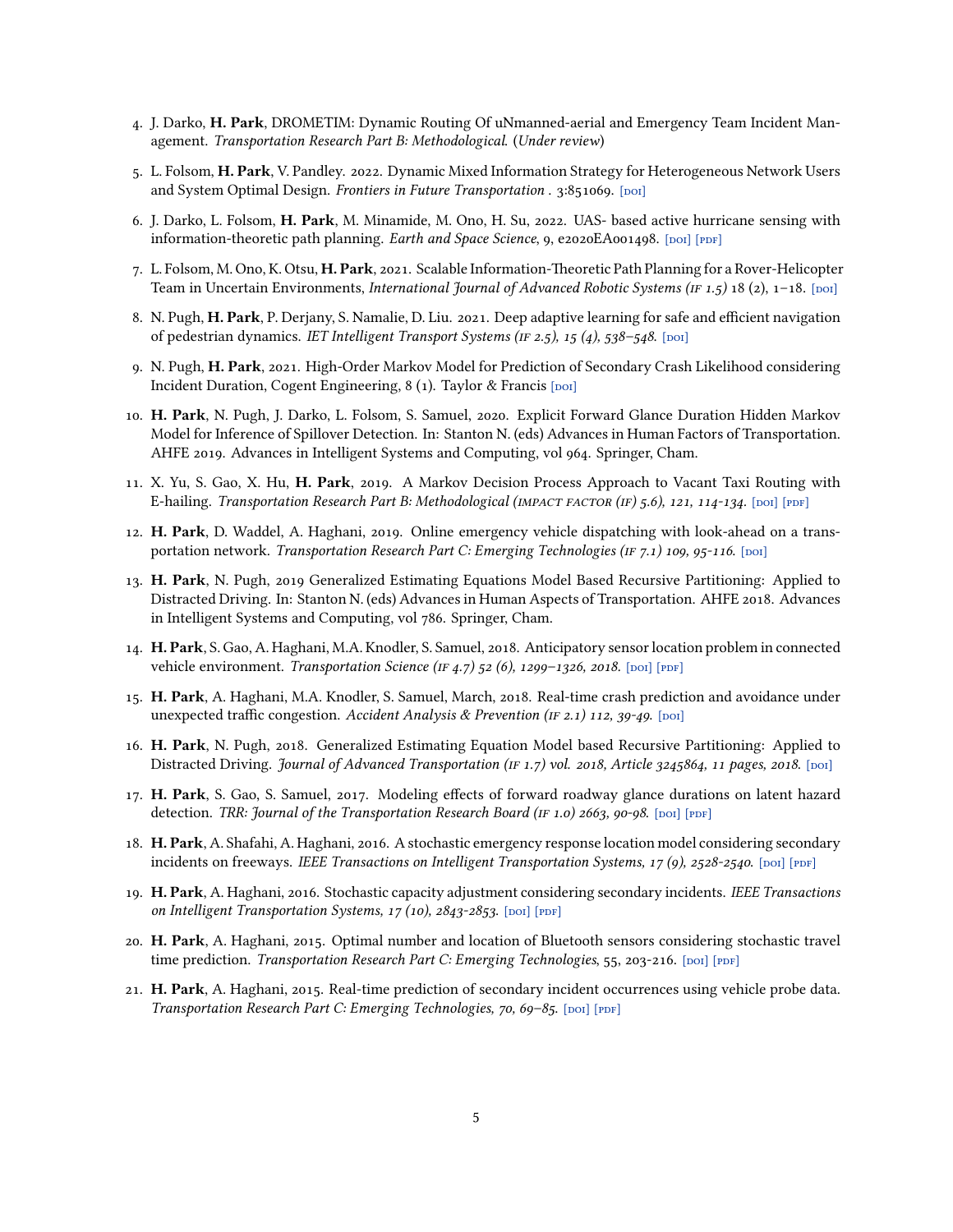- 22. **H. Park**, A. Haghani, X. Zhang, 2015. Interpretation of Bayesian neural networks for predicting the duration of detected incidents. *Journal of Intelligent Transportation Systems: Technologies, Planning, and Operations, 20*  $(4)$ ,  $385 - 400$ . [DOI] [PDF]
- 23. D. Hale, A. Hajbabaie, J. Ma, J. Hu, **H. Park**, and J. Bared, 2016. Proposed data-driven performance measures for comparing and ranking traffic bottlenecks *Transportation Research Procedia 15, 483-494*. [poi] [ppF]
- 24. **H. Park**, B. Son, H. Kim. 2007. Development of accident prediction models for freeway interchange ramps. *Journal of the Korean Society of Transportation, 25(3), 123-135.* [poi] [PDF]

#### **Peer-Reviewed Conferences 69 Proceedings (+ 2 under review)**

#### **Peer reviewed Full Conference Paper (45) Publications (+ 2 under review)**

- 1. **H. Park**, J. Darko, N. Deshpande, V. Pandley, H. Sui, M. Ono, D. Barkely, D. Posselt, S. Chien, Temporal Multimodal Multivariate Learning (TMML). Temporal Multimodal Multivariate Learning. The SIG Knowledge Discovery and Data Mining (KDD 2022) Conference, Washington DC, USA August 14-18, 2022 (Accepted).
- 2. J. Darko, **H. Park**. Integrating Pedestrian Accessibility with Public Transit Routing in a Multimodal Trip Planning Framework. The 101<sup>th</sup> Annual Meeting of Transportation Research Board (TRB 2022), # 22-03342, Washington, DC, January, 2022.
- 3. J. Darko, **H. Park**. Unmanned Aerial and Ground Emergency Vehicles in Traffic Incident Management: An Anticipatory Assignment Model. The 101<sup>th</sup> Annual Meeting of Transportation Research Board (TRB 2022), # 22-03332, Washington, DC, January, 2022.
- 4. J. Darko, **H. Park**. A Proactive Dynamic-Distributed Constraint Optimization Framework for Unmanned Aerial and Ground Vehicles in Traffic Incident Management. 2021 6th International Conference on Intelligent Transportation Engineering (ICITE 2021). October, 2021.
- 5. J. Darko, J. Darko, L. Folom, N. Deshpande, **H. Park**. Distributed Constraint Optimization Problem for Coordinated Response of Unmanned Aerial Vehicles and Ground Vehicles. The 55*th* Annual Conference on Information Sciences and Systems (ciss 2021), # 2131, March, 2021.
- 6. J. Darko, **H. Park**, J. Chow. VRUPOD: Vulnerable Road User Personalized Optimum and Dynamic routing. The 8<sup>th</sup> international Symposium on Transport Network Reliability (INSTR 2021), June, 2021.
- 7. S. Haghani, M. Bikdash, **H. Park**. Robust Virtual Backbone for Vehicular Ad-Hoc Network Reliability in Intelligent Transportation Systems. The 8<sup>th</sup> international Symposium on Transport Network Reliability (INSTR 2021 ), June, 2021.
- 8. J. Darko, **H. Park** Modeling and Assessing the Impact of a Traveler's Preference on Transit Route-Choice Behavior. The 100<sup>th</sup> Annual Meeting of Transportation Research Board (TRB 2021), # 21-02784, Washington, DC, January, 2021.
- 9. K Shirzad, J Darko, L Folom, N Pugh, **H. Park**, J Owens, A Miller. A Personalized Trip Planner for Vulnerable Road Users. The 100<sup>th</sup> Annual Meeting of Transportation Research Board (TRB 2021), # 21-02068, Washington, DC, January, 2021.
- 10. L. Folsom, **H. Park**. Dynamic Mixed Information Strategy for Heterogeneous Network Users and System Optimal Design. The 100<sup>th</sup> Annual Meeting of Transportation Research Board (TRB 2021), # 21-02070, Washington, DC, January, 2021.
- 11. M. Ono, B. Rothrock, K. Otsu,…, **H. Park**. MAARS: Machine learning-based Analytics for Rover Systems. Proceedings of the International IEEE 2020 Aerospace Conference (with AIAA and PHM Society as technical cosponsors), Yellowstone Conference Center, Big Sky, Montana, Mar 7-14, 2020.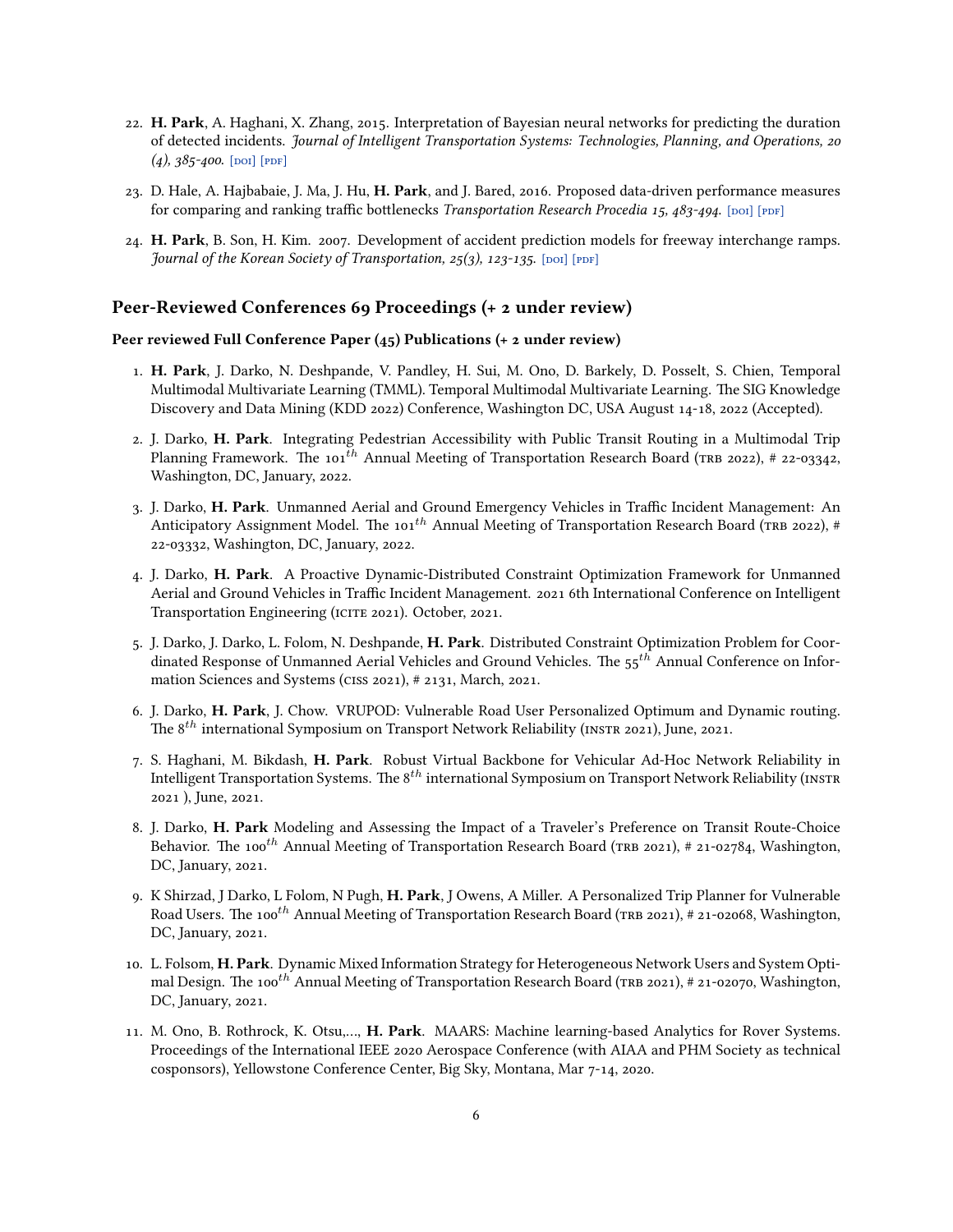- 12. J. Darko, Y. Acquaah, L. Folsom, **H. Park**, A., Alden. DRONETIM: Dynamic Routing of Unmanned-aerial and Emergency Team Incident Management. The 99*th* Annual Meeting of Transportation Research Board (tRb 2020), # 20-02283, Washington, DC, January 12–16, 2020.
- 13. N. Pugh, **H. Park**. High-Order Markov Model for Prediction of Secondary Crash Likelihood Considering Incident Duration. Proceedings of the 99<sup>th</sup> Annual Meeting of Transportation Research Board (TRB 2020), # 20-02092, Washington, DC, January 12–16, 2020.
- 14. K. Shirzad, B. Vafaei, **H. Park**. Prediction of Critical Factor of Safety in Soil Slopes Using Adaptive Network-Based Fuzzy Inference System (ANFIS). Proceedings of the 99*th* Annual Meeting of Transportation Research Board (tRb 2020), # 20-02315, Washington, DC, January 12–16, 2020.
- 15. Y. Acquaah, J. Vine-Hodge, **H. Park**. Development of multinomial and ordinal logistic models for bicyclist and pedestrian crashes across Divisions 13 and 14 of North Carolina. Proceedings of the 99*th* Annual Meeting of Transportation Research Board (tRb 2020), # 20-02263, Washington, DC January 12–16, 2020.
- 16. D. Waddell, N. Pugh, K. Shirzad, **H. Park**. Simulation-Based Optimization of Emergency Response Considering Rationality of Travelers. Proceedings of the 98*th* Annual Meeting of Transportation Research Board (tRb 2019), # 19-05975, Washington, DC, January 13–17, 2019.
- 17. D. Waddell, N. Pugh, **H. Park**. 2019. Visualization-based Dynamic Dispatching of First Responders. Proceedings of 98<sup>th</sup> Annual Meeting of Transportation Research Board (TRB 2019), # 19-05569, Washington, DC, January 13–17, 2019.
- 18. **H. Park**. 2019. Sensor Deployment for Reduction of Arterial Traffic Congestion. Proceedings of 98*th* Annual Meeting of Transportation Research Board (TRB 2019), # 19-04832, Washington, DC, January 13-17, 2019.
- 19. **H. Park** and A. Haghani. 2019. Stochastic Dynamic Sensor Location Problem with Efficient Solutions. Proceedings of 98<sup>th</sup> Annual Meeting of Transportation Research Board (TRB 2019), # 19-04783, Washington, DC, January 13–17, 2019.
- 20. **H. Park**, N. Pugh, P. Schonfeld. A. Haghani. Effect of Demand Shifting on Security Checkpoint Operation. The 22nd Air Transport Research Society (ATRS) World Conference, #287. Seoul, Korea, . 2018.
- 21. **H. Park**. 2018. Simulation-based Optimization for Reconfiguration of Mobile Wireless Sensor Network. IEEE Wireless Telecommunications Symposium (WTS 2018), Phoenix, Arizona.
- 22. C. Azevedo, R. Seshadri, S. Gao, B. Atasoy, A. Akkinepally, **H. Park** et al., 2018. Tripod: Sustainable Travel Incentives with Prediction, Optimization, and Personalization. The 97th Annual Meeting of Transportation Research Board (TRB 2018) Washington, DC, Paper # 18-06769, 2018. [PDF]
- 23. X. Yu, S. Gao, **H. Park**. 2018. Multi-Cycle Optimal Taxi Routing with E-hailing. Proceedings of the 18th COTA International Conference of Transportation Professionals (CICTP), No. 664, Beijing, China, July 5–8, 2018.
- 24. S. Ayaz, S. Gao, **H. Park**. 2018. Cooperative Scheme An Alternative Approach to an Equitable and Pareto-Improving Transportation System. The 97*th* Annual Meeting of Transportation Research Board Washington, DC, January, 2018. Paper #18-00304 [PDF].
- 25. X. Yu, S. Gao, **H. Park**. 2018. Multi-Cycle Optimal Taxi Routing with E-hailing. The 97*th* Annual Meeting of Transportation Research Board, Washington, DC, January, 2018. Paper #18-04575 [PDF].
- 26. S. Ayaz, S. Gao, **H. Park**. An Alternative Approach to Equitable and Pareto-Improving System Optimum. The 1<sup>th</sup>Triennial Transportation Science and Logistics Society Conference (TSL I), Chicago, Illinois 2017.
- 27. X. Yu, S. Gao, **H. Park**. Muti-Cycle Optimal Taxi Routing. The 1*th* Triennial Transportation Science and Logistics Society Conference (TSL I), Chicago, Illinois 2017.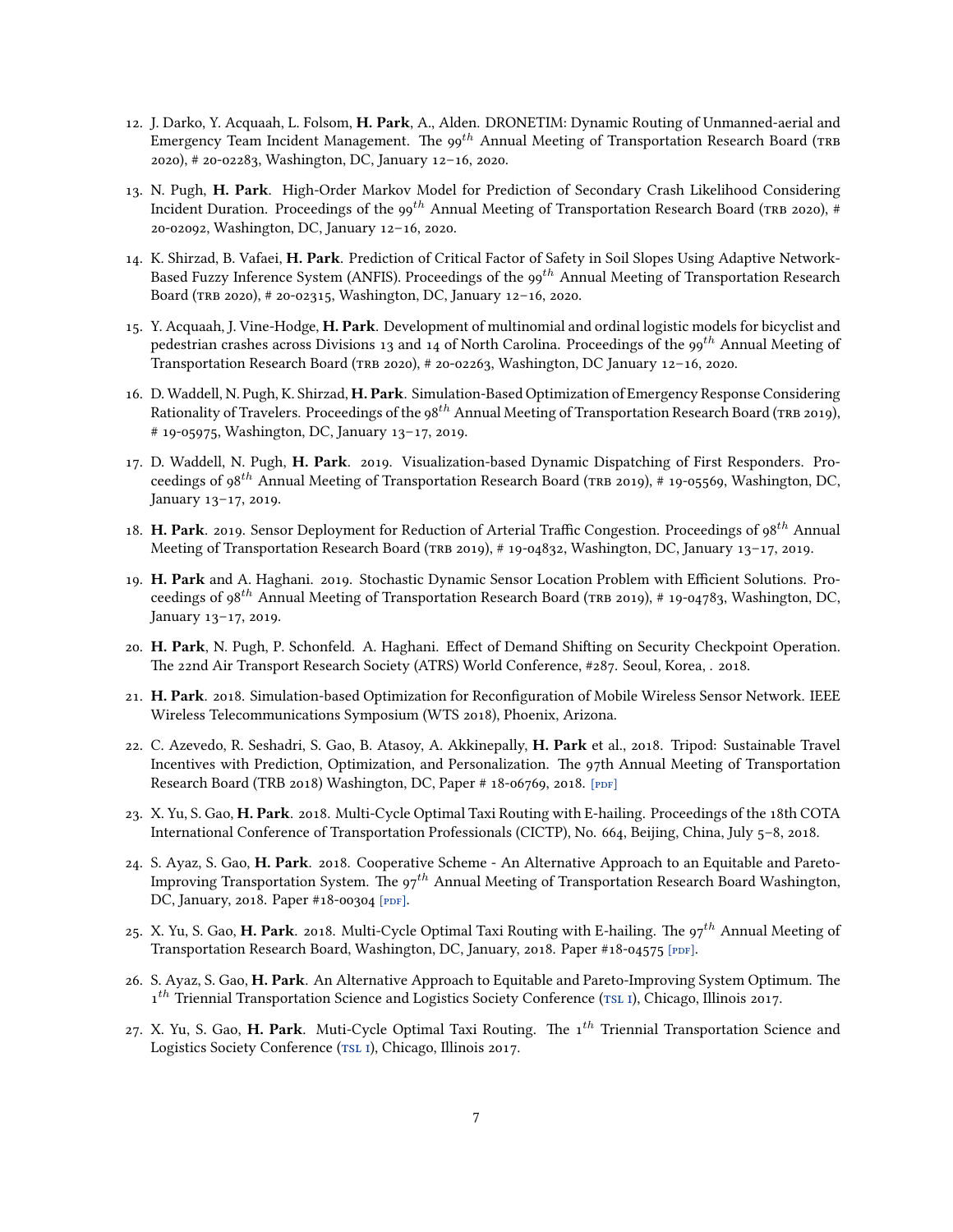- 28. **H. Park**, S. Gao, S. Samuel. Modeling effects of forward roadway glance durations on latent hazard detection. The 96<sup>th</sup> Annual Meeting of Transportation Research Board (TRB 2017).
- 29. **H. Park**, S. Gao, A. Haghani. Optimal relocation of portable traffic sensors to improve arterial mobility. The 96<sup>th</sup> Annual Meeting of Transportation Research Board (TRB 2017).
- 30. **H. Park**, S. Gao, A. Haghani. Sequential interpretation and prediction of secondary incident probability in real time. The 96<sup>th</sup> Annual Meeting of Transportation Research Board (TRB 2017).
- 31. D. Hale, A. Hajbabaie, J. Ma, J. Hu, **H. Park**, J. Bared. Proposed Data-Driven Performance Measures for Comparing and Ranking Traffic Bottlenecks. The 96<sup>th</sup> Annual Meeting of Transportation Research Board (TRB 2017).
- 32. **H. Park**, A. Haghani. Stochastic emergency response units allocation considering secondary incident occur-rences.The 95<sup>th</sup> Annual Meeting of Transportation Research Board (TRB 2016), Washington, DC, January, 2016.
- 33. **H. Park**, A. Haghani. Stochastic capacity adjustment considering secondary incidents. The 95*th* Annual Meetingof Transportation Research Board (TRB 2016), Washington, DC, January, 2016.
- 34. **H. Park**, A. Haghani. Online emergency vehicle dispatching with look-ahead on a transportation network. The 95*th* Annual Meeting of Transportation Research Board([tRb 2016\)](http://amonline.trb.org/trb57535-2015-1.1793793/t024-1.1811852/748-1.1811965?qr=1), Washington, DC, January, 2016.
- 35. **H. Park**, A. Haghani. Use of clustering model and adjusted boxplot model for identification of secondary incidents.The 95<sup>th</sup> Annual Meeting of Transportation Research Board (TRB 2016), Washington, DC, January, 2016.
- 36. **H. Park**, A. Haghani. Innovative use of Bluetooth technology considering dynamic relocation. Intelligent Transportation Systems of America (ITS AMERICA 2015) Annual Meeting and Expo, Pittsburgh, PA, May 31-June 3, 2015.  $[HTML]$   $[PDF]$
- 37. **H. Park**, A. Haghani. Optimal number and location of Bluetooth sensors considering stochastic travel time prediction. The 56<sup>th</sup> Annual Transportation Research Forum (TRF 2015), Atlanta, GA, March, 2015.
- 38. **H. Park**, A. Haghani. Capacity adjustment considering the impact of secondary incidents. The 94*th* Annual Meetingof Transportation Research Board (TRB 2015), Washington, DC, January, 2015.
- 39. **H. Park**, A. Haghani. An optimal fleet allocation of emergency response teams on freeway using a two stage stochastic programming. The 20*th* Conference of the International Federation of Operational Research Societies([ifoRs 2014](https://www.euro-online.org/conf/ifors2014/treat_abstract?paperid=14265)), Barcelona, Spain, July, 2014.
- 40. **H. Park**, A. Haghani. Improving mobility of urban arterial roads using Bluetooth technology. The 4*th* International Conference on Mobile Services, Resources, and Users [\(mobility 2014\)](https://www.thinkmind.org/index.php?view=article&articleid=mobility_2014_3_10_70018), France, 2014.
- 41. **H. Park**, A. Haghani, Y. Aliari. Optimal number and location of Bluetooth sensors on arterial roads: The stochastic and dynamic approaches. The 1*st* International Conference on Engineering and Applied Sciences Optimization(OPTI 2014) Kos Island, Greece, June, 2014.
- 42. **H. Park**, A. Haghani, Y. Aliari. A pedagogical rule extraction from Bayesian neural networks for prediction of secondary incidents. The 1*st* International Conference on Engineering and Applied Sciences Optimization ([opti 2014\)](https://www.facebook.com/OPTI.2014.KOS) Kos Island, Greece, June, 2014.
- 43. Y. Aliari, A. Haghani, **H. Park**. An efficient network model for allocation of in-house and outsourced construction equipment among projects. The 1*st* International Conference on Engineering and Applied Sciences Optimization(OPTI 2014) Kos Island, Greece, June, 2014.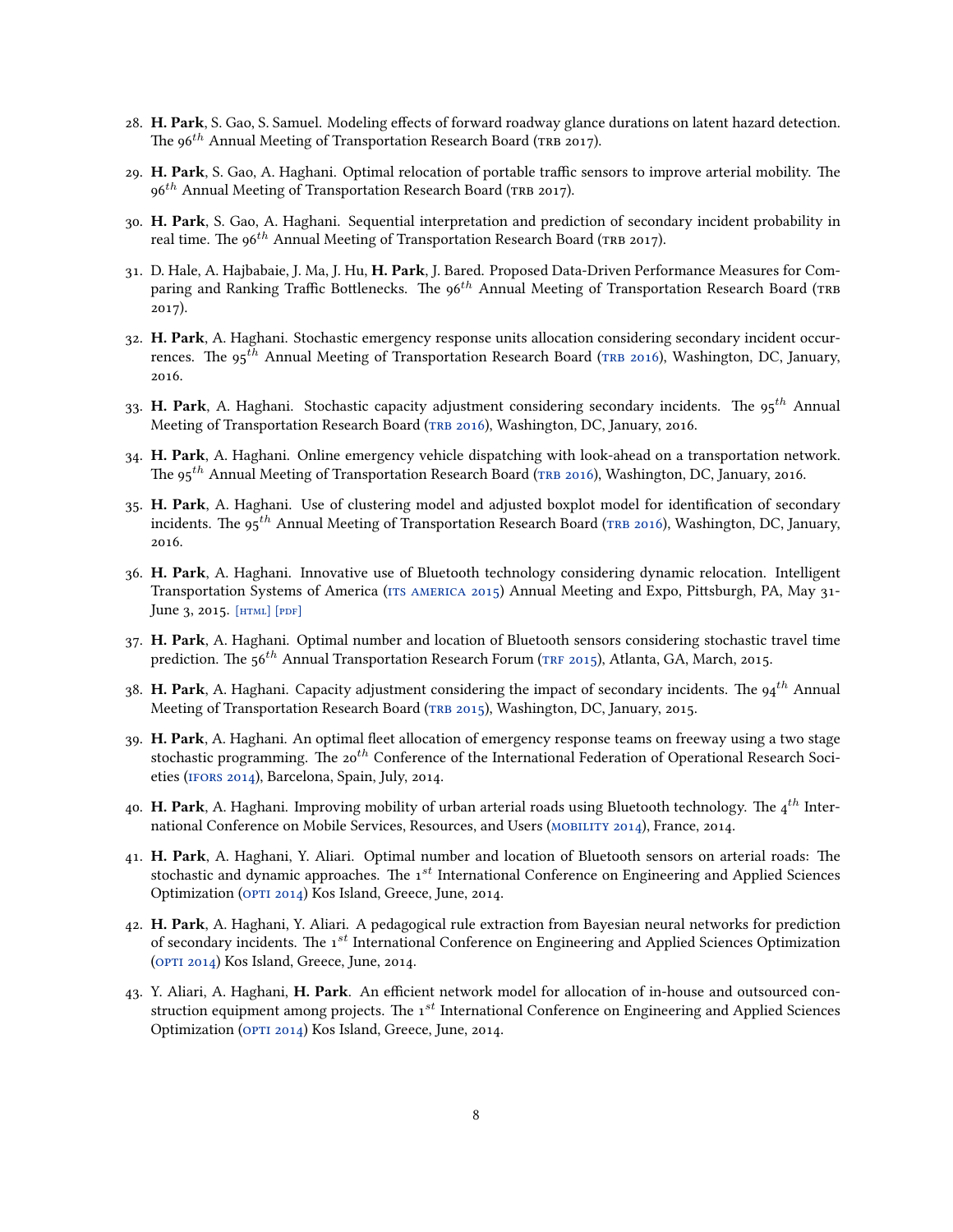- 44. **H. Park**, A. Haghani. Identification and prediction of secondary crashes using vehicle probe data. The 93rd AnnualMeeting of Transportation Research Board (TRB 2014), AFB20(2) Subcommittee, Washington, DC, January, 2014.
- 45. **H. Park**, A. Haghani. Quantifying non-recurrent congestion impact on secondary incidents using probe vehicle data. The 54<sup>th</sup> Annual Transportation Research Forum (TRF 2013), Annapolis, MD, March, 2013.
- 46. **H. Park**, A. Haghani, X. Zhang. ATIS: Interpretation of Bayesian neural network for predicting the duration ofdetected incidents. The 92<sup>nd</sup> Annual Meeting of Transportation Research Board (TRB 2013), Washington, DC, January, 2013.

#### **Peer reviewed Conference Proceedings Poster Presentation only (2)**

- 47. J. Darko, **H. Park** Modeling and Assessing the Impact of a Traveler's Preference on Transit Route-Choice Behavior. North Carolina Department of Transportation Research & Innovation Summit – 2020. **Poster Competition Winner**. [DOI]
- 48. N. Folsom, L., Darko, J., Pugh N., **H. Park**, N. Pugh. Travelers' rationality in anticipatory online emergency response. 2019 Safe Systems Summit, Durham Convention Center, April 23-24, 2019.

#### **Peer reviewed Conference Proceedings Extended Abstract (21)**

- 49. H. Patel, **H. Park**, R. Zhao. Developing a Machine Learning Model to Predict the Aqueous Adsorption of Perand Poly-Fluoro Alkyl Substances (PFAS) Compounds on to Various Adsorbent Materials. 2022 Association of Environmental Engineering and Science Professors (AEESP) Research and Education Conference, St. Louis, Missouri, June 28-30, 2022.
- 50. S. Haghani, M. Bikdash, **H. Park**. Area-Based Backbone for Vehicular Ad-Hoc Networks. Proceedings of the IEEE SoutheastCon 2021.
- 51. S. Haghani, S. Yi, **H. Park**. Predicting the Budburst of Deciduous Trees in North Carolina from the Interaction between Precipitation and Temperature. Proceedings of the IEEE SoutheastCon, Huntsville, AL, April 2019.
- 52. N. Pugh, **H. Park**. Morning Peak Hour Speed Prediction using Deep Learning Neural Networks. Proceedings of the IEEE SoutheastCon 2019, Huntsville, AL, April 2019.
- 53. N. Pugh, **H. Park**. Prediction of Secondary Crash Likelihood considering Incident Duration using High Order Markov Model. Proceedings of the IEEE SoutheastCon, Huntsville, AL, April 2019.
- 54. J. Darko, **H. Park**. Vulnerable road user navigation considering perception on the transit uncertainty. The 2*nd* Triennial Transportation Science and Logistics Society Conference (TSL II), Arlington, VA, May 27-29, 2020.
- 55. J. Darko, **H. Park**. DRONETIM:Dynamic Routing Of uNmanned-aerial and Emergency Team Incident Management. The 2<sup>nd</sup> Triennial Transportation Science and Logistics Society Conference (TSL II), Arlington, VA, May 27–29, 2020.
- 56. J. Shirzad, **H. Park**. Adaptive Personalized Routing For Vulnerable Road Users. The 2*nd* Triennial Transportation Science and Logistics Society Conference (TSL II), Arlington, VA, May 27–29, 2020.
- 57. L. Folsom, **H. Park**. Information-theoretic navigation and stochastic user equilibrium. The 2*nd* Triennial Transportation Science and Logistics Society Conference (TSL II), Arlington, VA, May 27–29, 2020.
- 58. **H. Park**, A. Haghani. Connected Vehicle Sensor Location Model for Traffic Congestion Mitigation. Proceedings of the Tenth Triennial Symposium on Transportation Analysis, Hamilton Island, Australia, 17-21 June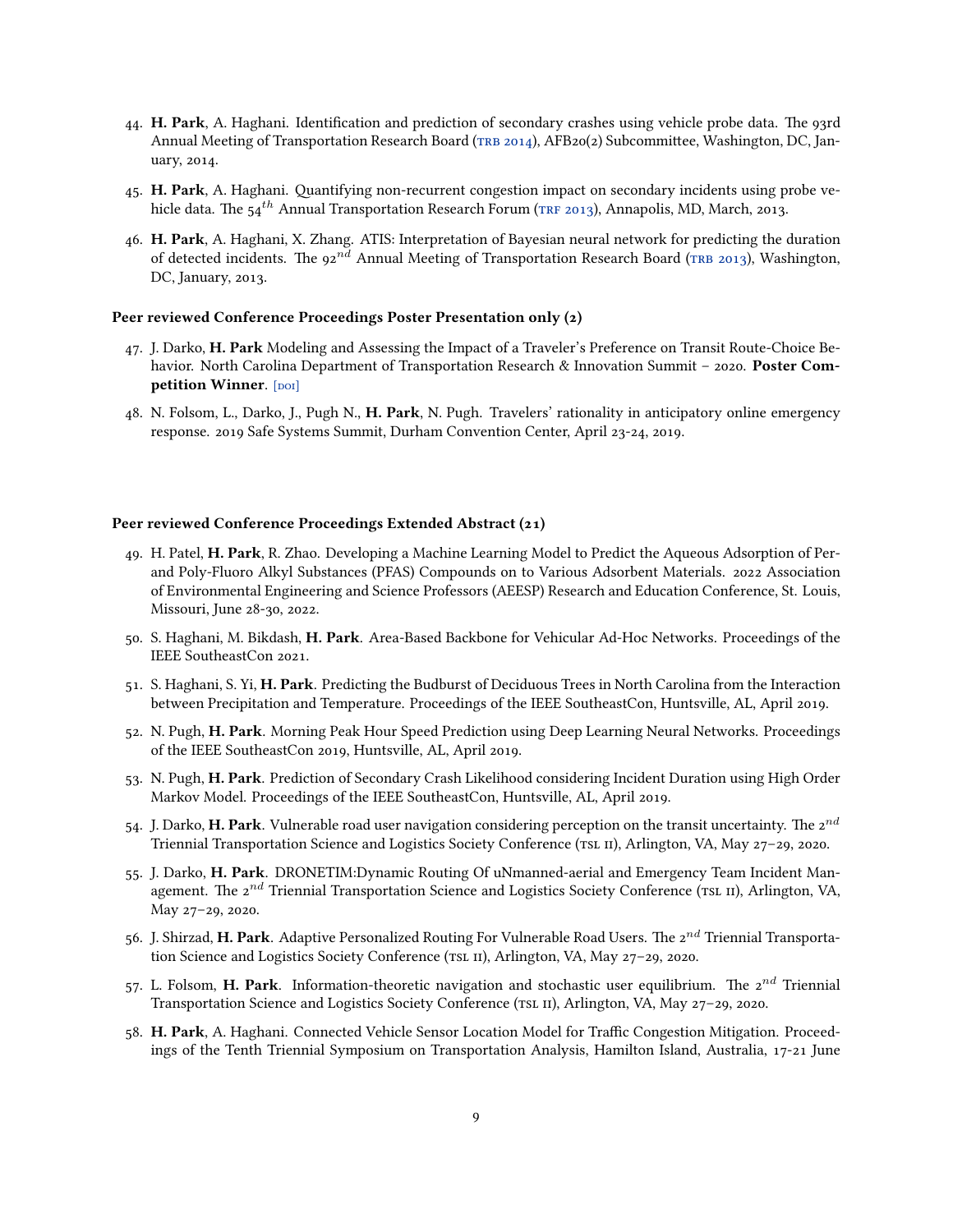2019.

- 59. N. Pugh, **H. Park**. 2018. Prediction of Red-Light Running using an Artificial Neural Network. IEEE SoutheastCon 2018, St. Petersburg, FL.
- 60. **H. Park**. Portable traffic sensors to enhance arterial mobility. IEEE SoutheastCon 2018, St. Petersburg, FL.
- 61. L. Folom, **H. Park**. Congestion Reduction Using Information-Theoretic Multi-agent Decision-Making. 2021 Annual Meeting of the Transportation Research Forum (TRF 2021), # 145, April, 2021.
- 62. J. Darko, **H. Park**. Multimodal Public Transit Routing considering Travelers' Risk-Preference. 2021 Annual Meeting of the Transportation Research Forum (TRF 2021), # 154, April, 2021.
- 63. J. Darko, L. Folom, N. Deshpande, **H. Park**. A new distributed agent framework for traffic incident management. ASCE International Conference on Transportation & Development (ISTD 2021). June, 2021.
- 64. L. Folom, **H. Park**. Multi-agent Information-Theoretic Decision-Making in Congested Network Conditions. ASCE International Conference on Transportation & Development (ISTD 2021). June, 2021.
- 65. J. Darko, L. Kurkalova, **H. Park**. The Intensity of North Carolina Cropland Use. AAEA 2019 Annual Meeting, Atlanta, July 21-23, 2019.
- 66. **H. Park**. Explicit forward glance duration hidden Markov model for inference of hazard detection. Human Factors and Ergonomics Society (HFES 2017), October, Austin, Texas, 2017.
- 67. **H. Park**, A. Haghani. Online redeployment and routing of emergency vehicles considering sequence of inci-dents.The 9<sup>th</sup> Triennial Symposium on Transportation Analysis (TRISTAN IX) Oranjested, Aruba, June 13-17, 2016.
- 68. **H. Park**, A. Haghani. Dynamic relocation of Bluetooth sensors for improvement of signal timing. The 9*th* Triennial Symposium on Transportation Analysis([tRistan ix](http://tristan-symposium.org/)) Oranjested, Aruba, June 13-17, 2016.
- 69. **H. Park**, A. Haghani., H. Masoud. Real-time filtering of vehicle probe data for secondary incident prediction. The 8<sup>th</sup> Triennial Symposium on Transportation Analysis (TRISTAN VIII), San Pedro de Atacama, Chile, June, 2013.
- 70. **H. Park**, A. Haghani. Identification and prediction of secondary incidents. The 9th of US–KOREA Conference (UKC 2013), New York/New Jersey, August 7-11, 2013. [PDF]

#### **27 Conference, Workshops, Technical presentations**

- 1. **H. Park**, University Transportation Center Seminar Series (December 2020). Collaborative Multimodal Decisionmaking. University Transportation Centers Seminar Series. Zoom.
- 2. N. Pugh, **H. Park**, P. Derjany, S. Namalie, D. Liu. Safe and Efficient Airport Evacuation considering Pedestrian Dynamics. Poster Presentation at the INFORMS Annual Meeting
- 3. **H. Park**. Multi-agent Reinforcement Learning-based Pedestrian Dynamics Models for Emergency Evacuation. Third Annual Center for Advanced Transportation Mobility (catm) Symposium, Daytona Beach, FL, November 4, 2019.
- 4. **H. Park**. DRONETIM: Dynamic Routing of Unmanned-aerial and Emergency Team Incident Management. Third Annual Center for Advanced Transportation Mobility (catm) Symposium, Daytona Beach, FL, November 4, 2019.
- 5. **H. Park**. VRU-POD: Vulnerable Road Users-Personalized, Optimum, and Dynamic Routing. Third Annual Center for Advanced Transportation Mobility (catm) Symposium, Daytona Beach, FL, November 4, 2019.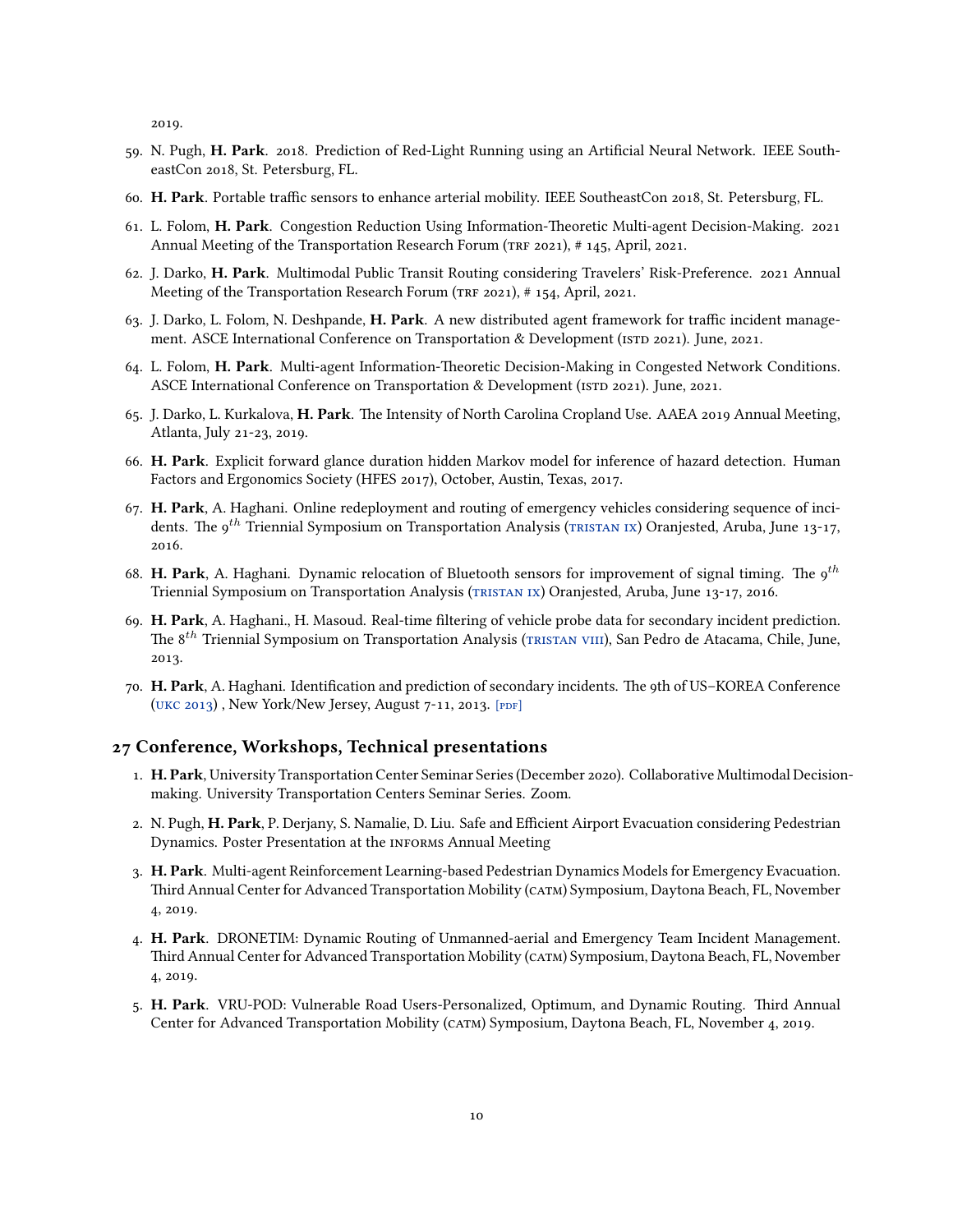- 6. **H. Park**. Travelers' rationality in anticipatory online emergency response. Third Annual Center for Advanced Transportation Mobility (catm) Symposium, Daytona Beach, FL, November 4, 2019.
- 7. J. Darko, **H. Park**. A Dynamic Transit Model for Vulnerable Road Users. Poster Presentation and Minority Issues Forum Competition at the infoRms Annual Meeting, Seattle, WA, October 20-23, 2019.
- 8. N. Pugh, **H. Park**. Deep Adaptive Learning For Safe And Efficient Navigation Of Pedestrian Dynamics Airport Evacuation. Poster Presentation at the INFORMS Annual Meeting, Seattle, WA, October 20-23, 2019.
- 9. K. Shirzad, **H. Park**. 2019. Vulnerable Road User Routing. The 98*th* Annual Meeting of Transportation Research Board (TRB), Washington, DC, January, 2018. AFB20(2) Subcommittee.
- 10. L. Folsom, J. Darko, N. Pugh, **H. Park**, N. Pugh. Travelers' rationality in anticipatory online emergency response. Presentation at the Safe Systems Summit, Durham Convention Center, April 23-24, 2019.
- 11. J. Darko, **H. Park**. Dynamic Transit Modeling. 2020 NCDOT Innovation Summit, NCAT Alumni-Foundation Event Center, May 7, 2019.
- 12. L. Folsom, **H. Park**. Semi-Autonomous Human Safe Driving. 2020 NCDOT Innovation Summit, NCAT Alumni-Foundation Event Center, May 7, 2019.
- 13. N. Pugh, **H. Park**. Stochastic Dynamic Markov Decision Process on Airport Security Checkpoint Demand Shifting. Poster Presentation at the INFORMS Annual Meeting, Phoenix, AZ, November. 4-7. 2018.
- 14. **H. Park**. Travelers' rationality in anticipatory online emergency response. 6th Annual UTC Conference for the Southeastern Region, Center for Connected Multimodal Mobility (C2M2) Madren Conference Center, October 24-25, 2018.
- 15. **H. Park**. Travelers' rationality in anticipatory online emergency response. Second Annual Center for Advanced Transportation Mobility (catm) Symposium, Blacksburg, Virginia, November 5, 2018.
- 16. N. Pugh, **H. Park**. 2018. Optimal design of Dilemma zone. The 97*th* Annual Meeting of Transportation Research Board (tRb), Washington, DC, January, 2018. AFB20(2) Subcommittee.
- 17. **H. Park**, N. Pugh. Airline and passenger incentive optimization models for airport congestion mitigation. **Finalist Poster Competition**, Institute for Operations Research and the Management Sciences (infoRms 2017) Annual Meeting, Houston, TX. October 22-25, 2017.
- 18. J. Headen, **H. Park**. Infrastructure Redeployment Based on Traffic Data Using Wireless Sensors. The first symposium of Center for Advanced Transportation Mobility (CATM), Greensboro, NC, October 17, 2017.
- 19. Location-allocation applications in Network Modeling, Testing, Evaluation, and Control of Heterogeneous Large Scale systems of Autonomous Vehicles (TECHLAV) seminar series, NCAT, Oct, 2017.
- 20. N. Pugh, **H. Park**. Recursive Partitioning in Distracted Driving. The first symposium of Center for Advanced Transportation Mobility (catm), Greensboro, NC, October 17, 2017.
- 21. **H. Park**, S. Gao, S. Samuel, M. Knodler, A.Haghani. Anticipatory dynamic traffic sensor location problems with connected vehicle technologies. Top-5 Finalist Poster, Institute for Operations Research and the Management Sciences([infoRms 2016](http://www.abstractsonline.com/pp8/#!/4182/session/1821)) Annual Meeting, Nashville, TN. November 13–16, 2016.
- 22. **H. Park**, A. Haghani. Stochastic and dynamic approaches for optimal placement of portable point-to-point sensors.Top-5 Finalist Poster, Institute for Operations Research and the Management Sciences (INFORMS 2013) Annual Meeting, Minneapolis, MN. October 6-9, 2013.
- 23. Optimized Resource Allocation for Emergency Response, Joint meeting between Washington DC Section of Institute of Transportation Engineers (ITE) and Intelligent Transportation Systems-ITE@UMD Chapter, February, 2016.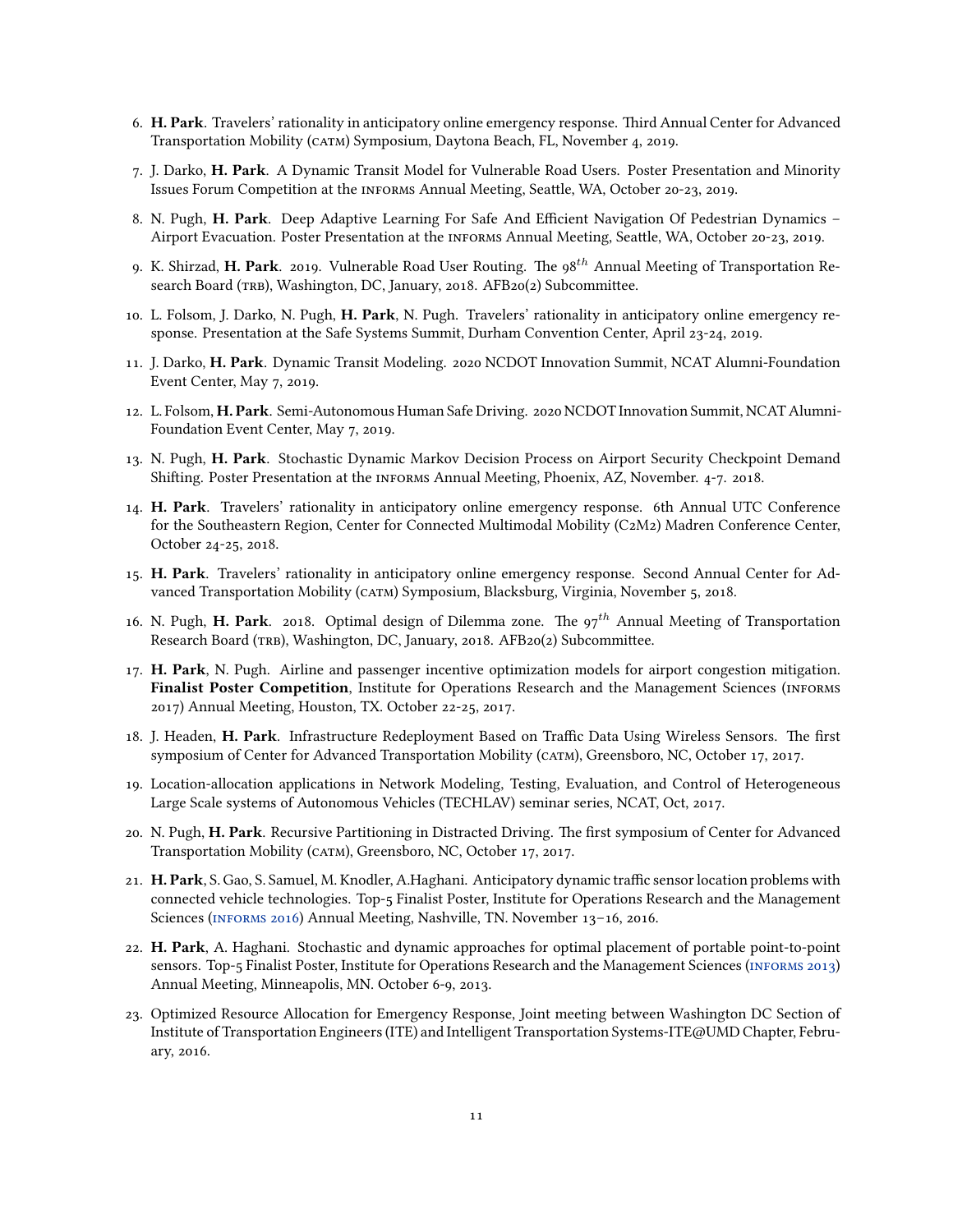- 24. Emerging technology and sensor data collection for smart cities, Yonsei University, May, 2015.
- 25. Dynamic emergency resource allocation with Markov theory. Modeling & Simulation, Graduate Research Interaction Day (1*st* Winner), University of Maryland, 2013.
- 26. Innovative wireless sensor deployment and multiple source data fusion. Modeling & Simulation, Graduate Research Interaction Day (1*st* Winner), University of Maryland, 2012.
- 27. Vehicle Probe data Validation methods using Bluetooth sensor, Civil and Environmental Engineering, conference at UMD, February 3, 2012.

### PROFESSIONAL ACTIVITIES

#### **AutoDrive Challenge**

1. Navigating an urban course in an automated driving mode as described by SAE Standard (J3016) Level 4 definition; Real world application of sensing technologies, computing platforms, software design implementation and advanced computation methods such as computer vision, pattern recognition, machine learning, artificial intelligence, sensor fusion, and autonomous vehicle controls.

#### **Society Activities**

- Associate Editor, IEEE Transactions on Intelligent Transportation Systems
- NSF CIVIC Panel
- NSF Smart and Connected Communities Panel
- NASA MUREP Panel
- DOE Scientific Discovery through Advanced Computing (SciDAC) Panel
- DOE SBIR/STTR Panel
- Committee Member of ASCE Transportation and Development Institute Technical Committee on Artificial Intelligence
- Member of INFORMS Transportation Science and Logistics (TSL) Society, 2013– present
- Committee Member of Transportation Research Board Network Modeling ADB30-5 subcommittee
- Member of IEEE, Member of TRB

#### **Scientific Program Committee**

- ACM SIGKDD 2022 Knowledge Discovery and Data Mining Conference, Washington, DC, USA, August, 2022, Program Committee.
- Thirty-ninth International Conference on Machine Learning (ICML2022), Washington, DC, USA, July, 2022, Program Committee.
- The 12th Triennial Symposium on Transportation Analysis (TRISTAN XI), 19-26 June 2022
- The 10th Triennial Symposium on Transportation Analysis (TRISTAN IX), 13-17 June 2016
- The  $5<sup>th</sup> 11<sup>th</sup>$  International Conference on Mobile Services, Resources, and Users (MOBILITY 2015–2022)
- Vice President, Transportation Research Forum (TRF), Advanced Technologies, 2012 2016
- Auditor, Korean Transportation Association in America (KOTAA), 2018-present
- Secretary, Korean Transportation Association in America (KOTAA), 2011-2016
- Secretary, Maryland Student Chapter (ITS/ITE), 2011-2013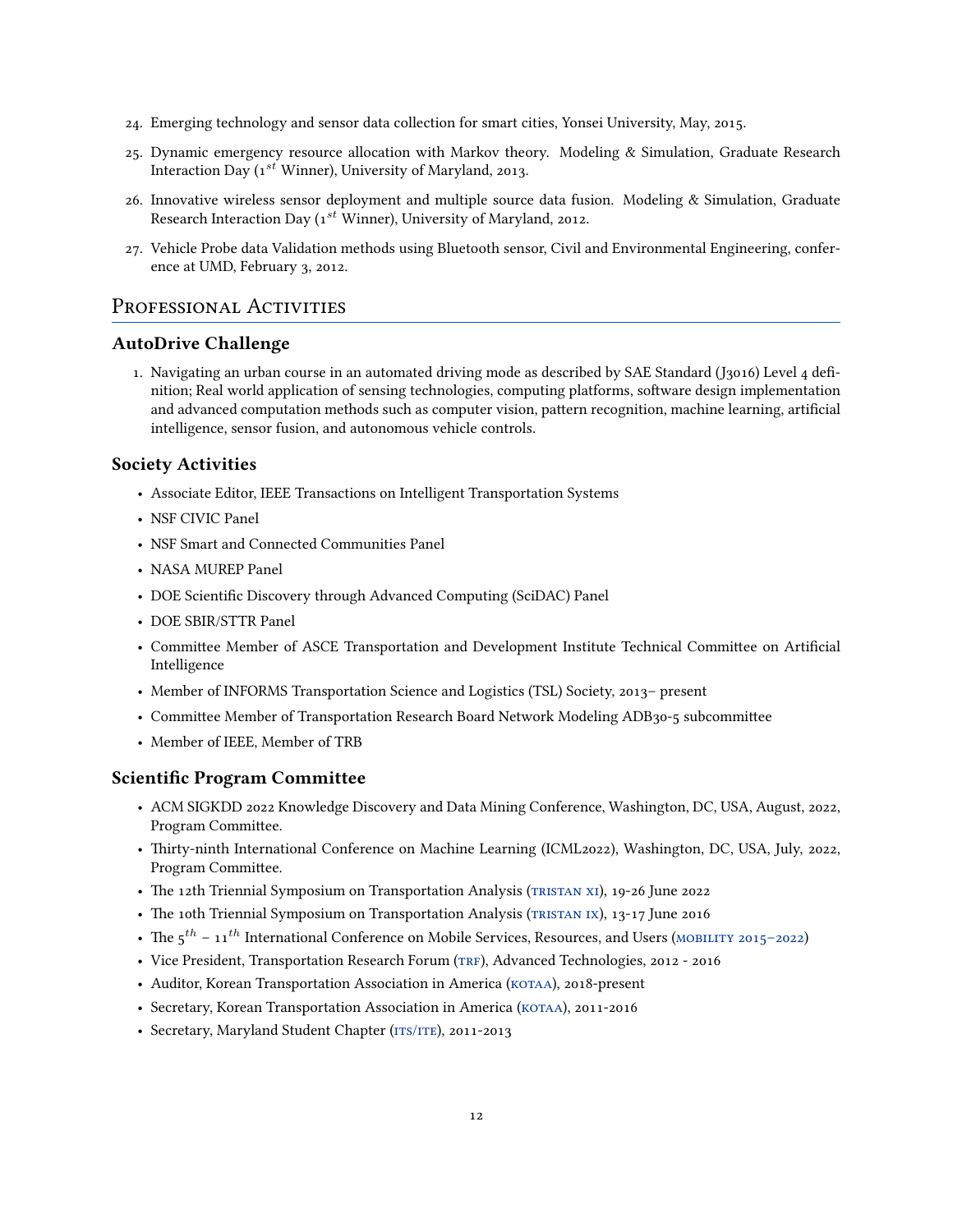## STEM ACTIVITIES

- Committee Chair for selecting NASA JPL summer fellows from NCA&T (2019-).
- Collaborating with USDOT Intelligent Transportation Systems, Joint Program Office for Professional Capacity Building Program to build training products to help improve existing resources, interact with representatives from public and private agencies to understand the evolution of the workforce, and work together to identify ITS training and education needs at various levels.
- Committee Member for selecting Chancellor's Distinguished Fellows at NCA&T

## **Journal Reviewer**

- 1. Human Factors: The Journal of the Human Factors and Ergonomics Society
- 2. Journal of Location Based Services
- 3. Accident Analysis & Prevention
- 4. Transportation Research Part A: Policy and Practice
- 5. Transportation Research Part C: Emerging Technologies
- 6. Transportation Research Part E: Logistics and Transportation Review
- 7. Transactions on Intelligent Transportation Systems
- 8. IEEE Intelligent Transportation Systems Conference
- 9. IEEE Transactions on Automation Science and Engineering
- 10. Journal of Intelligent Transportation Systems
- 11. International Journal of Transportation Science and Technology
- 12. IET Intelligent Transport Systems
- 13. Transportation Research Record
- 14. Mobile Networks and Applications
- 15. Transportmetrica A: Transport Science
- 16. Transportmetrica B: Transport Dynamics
- 17. International Journal of Information Technology & Decision Making
- 18. Journal of Transportation Safety & Security
- 19. Journal of Human Factors
- 20. Vehicles
- 21. IEEE Access
- 22. Journal of Technologies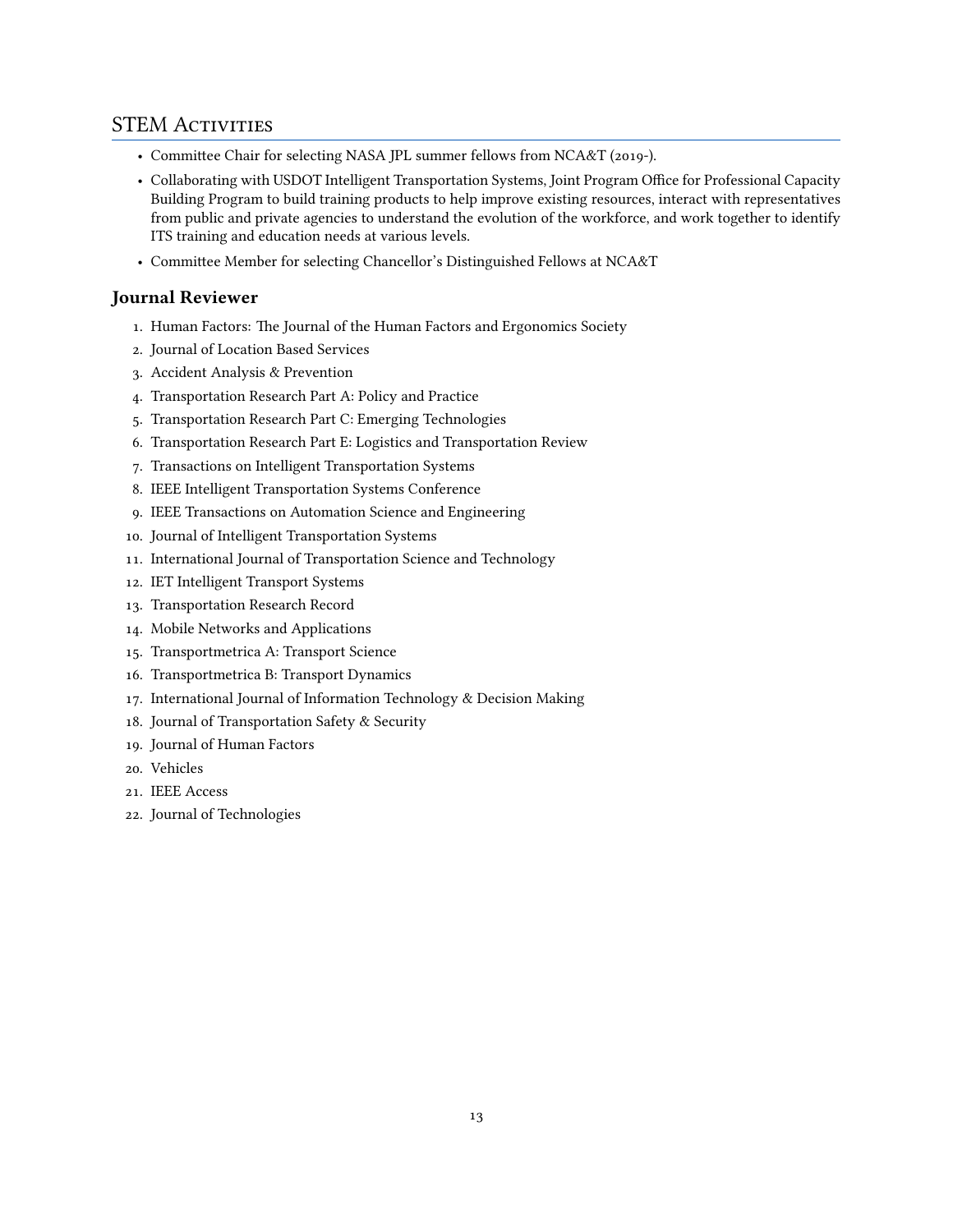## TEACHING ACTIVITIES (MEAN: PARK  $(4.5/5.0)$ > UNIVERSITY  $(4.1)$ , COLLEGE  $(4.1)$ )

Develop Transportation certificate to focusing on online M.S in transportation, cross-teaching between multiple departments for modeling, visualization, optimization, and simulation of transportation systems, transportation network models, overview of optimization.

## **@ North Carolina Agricultural & Technical State University**

- [FALL 2021] Instructor CSE819: Computational Transportation (Cross listed with CIEN 754).
- [SPRING 2021] Instructor CSE704: Data Processing and Visualization [PARK(4.41/5.00) > UNIVERSITY (4.05)]
- [SPRING 2021] Instructor CSE608: Computational Optimization [PARK(5.00/5.00) > UNIVERSITY (4.05)]
- [spRing 2020] Instructor CSE885: Informed Decision Systems in Urban Transportation (Cross listed with CIEN 754). [PARK  $(4.1/5.0)$  > UNIVERSITY  $(4.1)$ ]
- [SPRING 2020] Instructor CSE785: Overview of Optimization. [PARK  $(4.6/5.0)$  > UNIVERSITY  $(4.1)$ ]
- [FALL 2019] Instructor CSE804: Computational Modeling and Visualization. [PARK  $(4.3/5.0)$  > UNIVERSITY  $(4.0)$ ]
- [SPRING 2019] Instructor CSE885: Transportation Modeling. [PARK  $(4.5/5.0)$  > UNIVERSITY  $(4.2)$ ]
- [SPRING 2019] Instructor CSE785: Computational Optimization. [PARK  $(4.3/5.0)$  > UNIVERSITY  $(4.2)$ ]
- [FALL 2018] Instructor CSE804: Computational Modeling and Visualization. [PARK  $(4.4/5.0)$  > UNIVERSITY  $(4.2)$ ]
- [SPRING 2018] Instructor CSE785: Computational Optimization. [PARK  $(4.9/5.0)$  > UNIVERSITY  $(4.2)$ ]
- [FALL 2017] Instructor CSE885: Transportation Network Modeling (Cross listed with CIEN 754). [PARK (4.3/5.0) > UNIVERSITY  $(4.2)$ ]
- [fall 2017] Guest Instructor CIEN700: Emerging Technologies in Civil Engineering.

## **@ University of Maryland College Park**

- [fall 2015] Teaching Assistant ENCE 677: OR Models for Transportation Systems Analysis. Department of Civil & Environmental Engineering, University of Maryland, College Park.
- [fall 2015] Teaching Assistant ENCE 360: Analysis of Civil Engineering Systems. Department of Civil & Environmental Engineering, University of Maryland, College Park.

## **@ Yonsei University**

- [spRing 2006] Teaching Assistant. Transportation Modeling, Yonsei University
- [FALL 2005] Teaching Assistant. Decision Theory. Yonsei University
- [spRing 2005] Teaching Assistant. Traffic Engineering. Yonsei University

## UniveRsity Level Committee

- Committee Co-chair of Tenure-track faculty search for Transportation Engineering, Civil Engineering Department (one faculty on-going)
- Committee chair of Tenure-track faculty search for Computational Science and Engineering Department (two faculties hired)

## 21 GRaduate Students (SupeRvisoR) + 10 (Thesis Committee) at NCAT

**PhD Students** (15 Directly supervised, 7 of them expected receive or received PhD)

• Larkin Folsom, Received PhD in 2020, hired as a PostDoc, Current Position: Teledyne Technologies. Title: **"Information-Theoretic Dynamic Decision Making of Multiple Agents under Extreme Uncer**tain Conditions." [DISSERTATION LINK]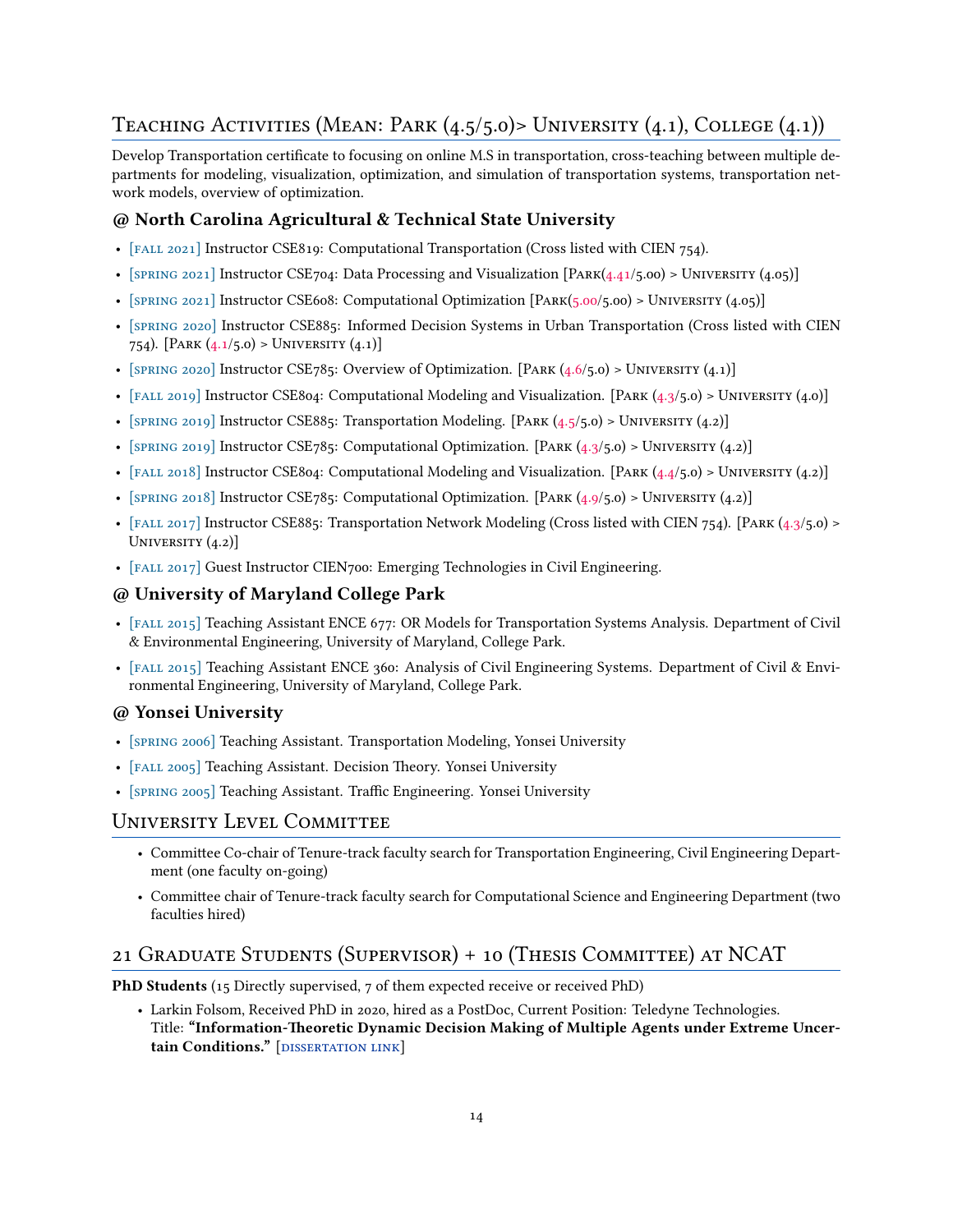- Justice Darko, PhD Candidate, Title: **"Active Sensing and Learning Multimodality for Predictive Decision Making."** (2018-Expected to graduate 2022 Spring).
- Nigel Pugh, 4-year full scholarship from Department of Education (2017-Expected to graduate 2022), Position: Bank of America.
- Niharika Deshpande, PhD Student (2019-Expected to graduate 2023).
- Jordanne Devonport, 4-year full scholarship from Department of Education PhD Student (2019-Expected 2023).
- Dedrick Barkely, PhD Student (2019-Expected to graduate 2023)
- Joseph Som, PhD Student (2022-Expected to graduate 2026)
- Antoine Crite, PhD Student (2019).
- Terrance Smith, PhD Student (2019-2021).
- Yaa Aqua, PhD Student (2019-2020).
- Khadijeh Shirzad, PhD Student (2019-2020).
- Shaun Little, 4-year full scholarship from Department of Education (2018-2020).
- Robert Eshun, PhD Student (2019-2020).
- Eugene Uwiragiye, PhD Student (2018).
- James Headen, PhD Student (2017-2018).

#### **M.S. Students** (Directly supervised 6)

- Genoba Parker (Expected May 2022)
- Ni Su, Civil Engineering (Graduated July 2019, Position: North Carolina Department of Transportation)
- Deion Waddell (Graduated July 2018, Position: Northrop Grumman)
- Yaqeen Salatneh (Graduated Dec 2017)
- Amber Sherman (2019)
- Tian Zhang (2018)

#### **Master's Thesis Committee Member** (2)

- Sean Seur, Industrial and Systems Engineering
- K Vinh, Electrical & Computer Engineering (Graduated Dec. 2018, hired by US Army Research Laboratory)

#### **Dissertation Defense Committee Member** (8)

- Cynthia Glass
- Ali Alwehaibi
- Ahmed Al Hamoud
- Yogesh Kale
- Saud Alshahrani
- Sulocahana Deshmukh
- Fahd Alrawaili
- Nicole Allen